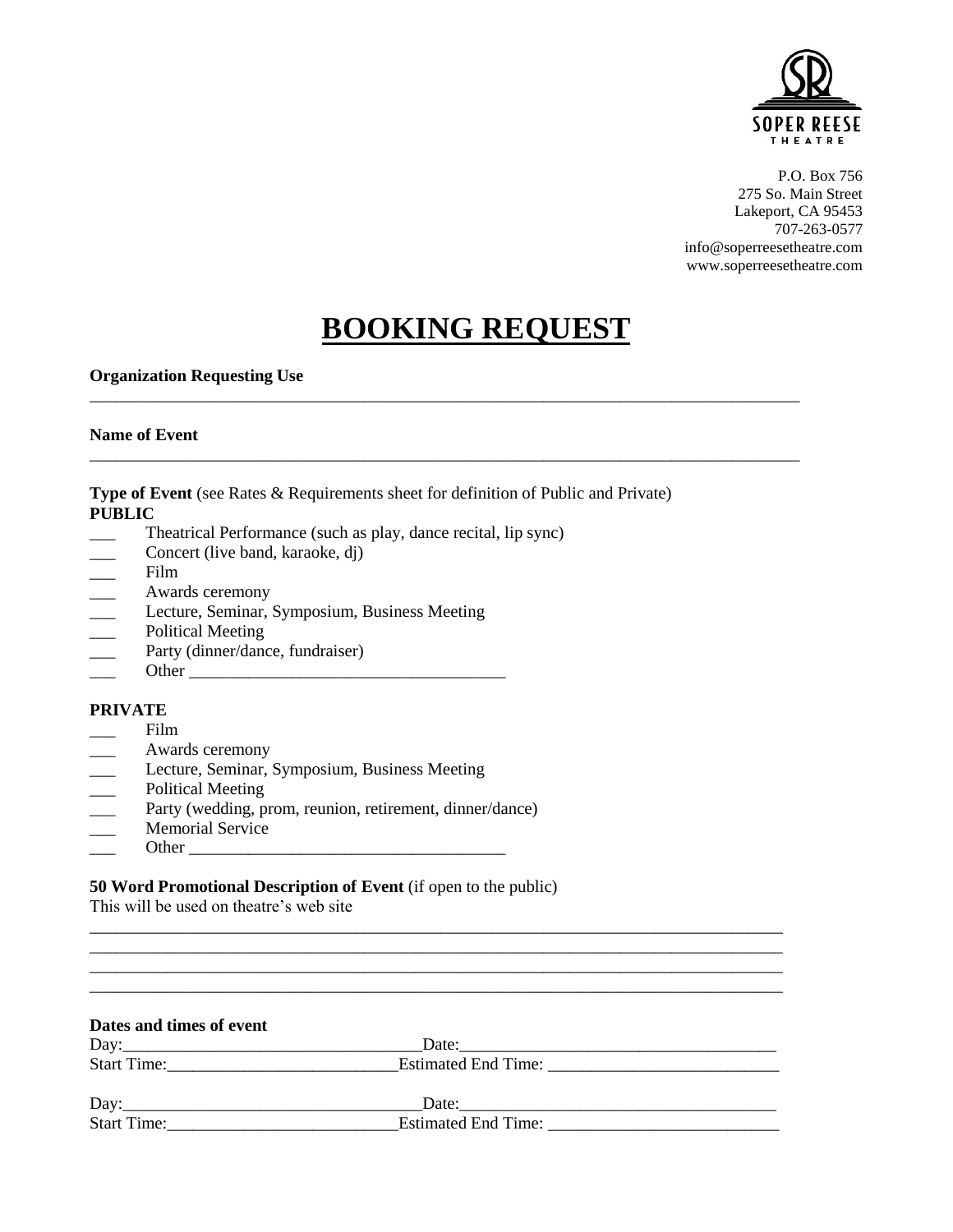**Dates, times and type of any additional use such as auditions or reception**

\_\_\_\_\_\_\_\_\_\_\_\_\_\_\_\_\_\_\_\_\_\_\_\_\_\_\_\_\_\_\_\_\_\_\_\_\_\_\_\_\_\_\_\_\_\_\_\_\_\_\_\_\_\_\_\_\_\_\_\_\_\_\_\_\_\_\_\_\_\_\_\_\_\_\_\_\_\_\_\_\_ \_\_\_\_\_\_\_\_\_\_\_\_\_\_\_\_\_\_\_\_\_\_\_\_\_\_\_\_\_\_\_\_\_\_\_\_\_\_\_\_\_\_\_\_\_\_\_\_\_\_\_\_\_\_\_\_\_\_\_\_\_\_\_\_\_\_\_\_\_\_\_\_\_\_\_\_\_\_\_\_\_

\_\_\_\_\_\_\_\_\_\_\_\_\_\_\_\_\_\_\_\_\_\_\_\_\_\_\_\_\_\_\_\_\_\_\_\_\_\_\_\_\_\_\_\_\_\_\_\_\_\_\_\_\_\_\_\_\_\_\_\_\_\_\_\_\_\_\_\_\_\_\_\_\_\_\_\_\_\_\_\_\_ \_\_\_\_\_\_\_\_\_\_\_\_\_\_\_\_\_\_\_\_\_\_\_\_\_\_\_\_\_\_\_\_\_\_\_\_\_\_\_\_\_\_\_\_\_\_\_\_\_\_\_\_\_\_\_\_\_\_\_\_\_\_\_\_\_\_\_\_\_\_\_\_\_\_\_\_\_\_\_\_\_

\_\_\_\_\_\_\_\_\_\_\_\_\_\_\_\_\_\_\_\_\_\_\_\_\_\_\_\_\_\_\_\_\_\_\_\_\_\_\_\_\_\_\_\_\_\_\_\_\_\_\_\_\_\_\_\_\_\_\_\_\_\_\_\_\_\_\_\_\_\_\_\_\_\_\_\_\_\_\_

\_\_\_\_\_\_\_\_\_\_\_\_\_\_\_\_\_\_\_\_\_\_\_\_\_\_\_\_\_\_\_\_\_\_\_\_\_\_\_\_\_\_\_\_\_\_\_\_\_\_\_\_\_\_\_\_\_\_\_\_\_\_\_\_\_\_\_\_\_\_\_\_\_\_\_\_\_\_\_

# **Desired load-in date and time**

**Number of People in renting party** (performers, speakers, support people)

#### **Age Appropriateness**

If public is invited to event, please choose one:

| All ages                 |
|--------------------------|
| 18 years and over        |
| 21 years and over        |
| $\bigcap_{\alpha=1}^{n}$ |

 $\frac{\text{Other:}}{\text{[left]}$ 

# **Tickets**

1. \_\_\_\_\_ NO TICKETS REQUIRED

# 2. TICKETS REQUIRED

Note: Theatre cannot combine open seating with reserved seating. You must choose one or the other.

| EITHER:                         |                                                                   |
|---------------------------------|-------------------------------------------------------------------|
| $\Box$ Open seating – one price | Ticket price: \$                                                  |
| Open seating – two prices       | Advance ticket price \$                                           |
|                                 | At the door ticket price \$                                       |
| # of tickets requested<br>OR:   | Renter will sell tickets (possible ONLY with open seating choice) |
| Reserved seating                | Ticket level 1 price: \$                                          |
|                                 | Ticket level 2 price: \$                                          |
|                                 | Ticket level 3 price: \$                                          |

# **Concessions**

Renter will provide & run concessions  $\&$  retain gross sales. Theatre charges \$50 fee. Renter responsible for obtaining ABC and Lakeport Police Dept. permits and observing ABC rules & regulations, in particular regarding over-serving, no consumption of alcohol by servers while on duty and amount of time before an event that server is not allowed to consume alcohol

Theatre will provide  $&$  run concessions  $&$  retain gross sales

#### **Seating Configuration**

\_\_\_ Full Theatre style (all chairs; no tables; no stage extensions). Total seats: 295

- \_\_\_ Full Theatre style -- WITH Stage Extensions (all chairs; no tables). Total seats: 265
- \_\_\_ Night club style; NO dance floor (rectangular tables with chairs in lower section;
- chairs only in upper). Total seats: 245
- \_\_\_ Night club style WITH dance floor. Total seats: 229 \_\_\_ Other\_\_\_\_\_\_\_\_\_\_\_\_\_\_\_\_\_\_\_\_\_\_\_\_\_\_\_\_\_\_\_\_\_\_\_\_\_\_\_\_\_\_\_\_\_\_\_\_\_\_\_\_\_\_\_\_\_\_\_\_\_\_
- 

Note: All seating counts include 3 wheelchair seats with companion seat.

All seating counts include 12 seats reserved by Theatre for staff & promotional purposes